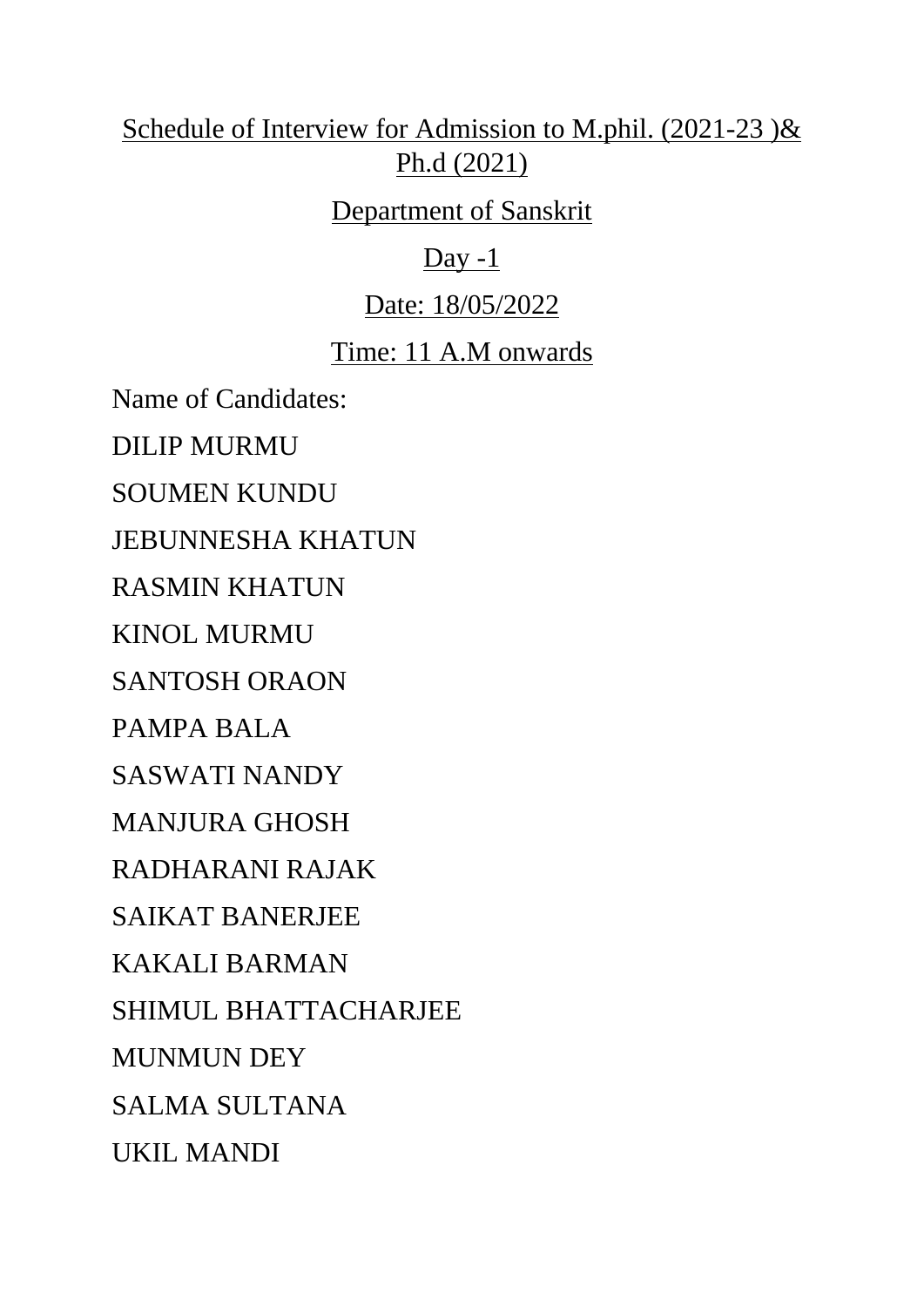AKASH BARAN PAL PAYEL KHATUN BEAUTY RAY SARKAR INDRANI MANDAL. CHIRANJIT MONDAL GOPAL ACHARJAYA APU SAHA NANDITA DAS RINKU MANDAL SOUVIK PAHARI SUJOY BAG DIPANKAR MONDAL SOMSUKLA BORAL MALLIKA SARKAR SUBRATA ROY CHIRANJEET DAS SHRABANTI HALDER BIDHAN CHANDRA ROY SANJIB MONDAL PAROMITA BISWAS KUNAL CHAKRABORTY SULOCHAN RANA JOY KRISHNA MONDAL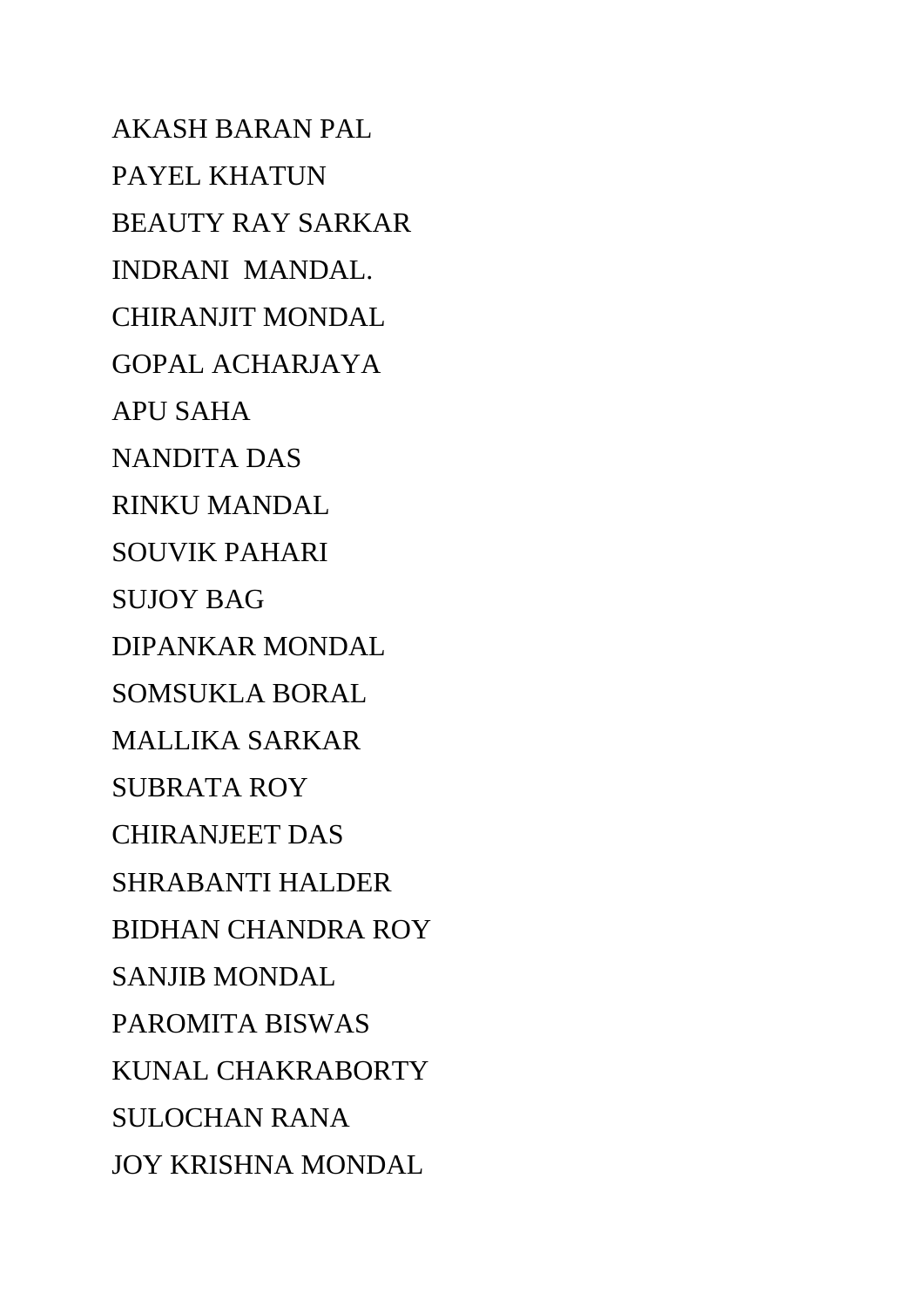PAMPA SARKAR ANURIMA GUPTA AMALENDU MONDAL SANJOY JYOTI

## Day -2

## Date: 20/05/2022

## Time: 11 A.M onwards

Name of Candidates:

MOMI MONDAL

SK RABIUL

MUNNI GURI

ARUNIMA GUIN

SANTOSH MANDAL

CHANDAN DUTTA

PAMPA MANNA

SRIMANTA SHOUNDA

SUDESHNA ROY

MITA ADHIKARI

ANUPAM DUTTA

SUTAPA SAHA

SOURAV GANGULY

KARTICK CHANDRA BARI

SHARMISTHA BANDYOPADHYAY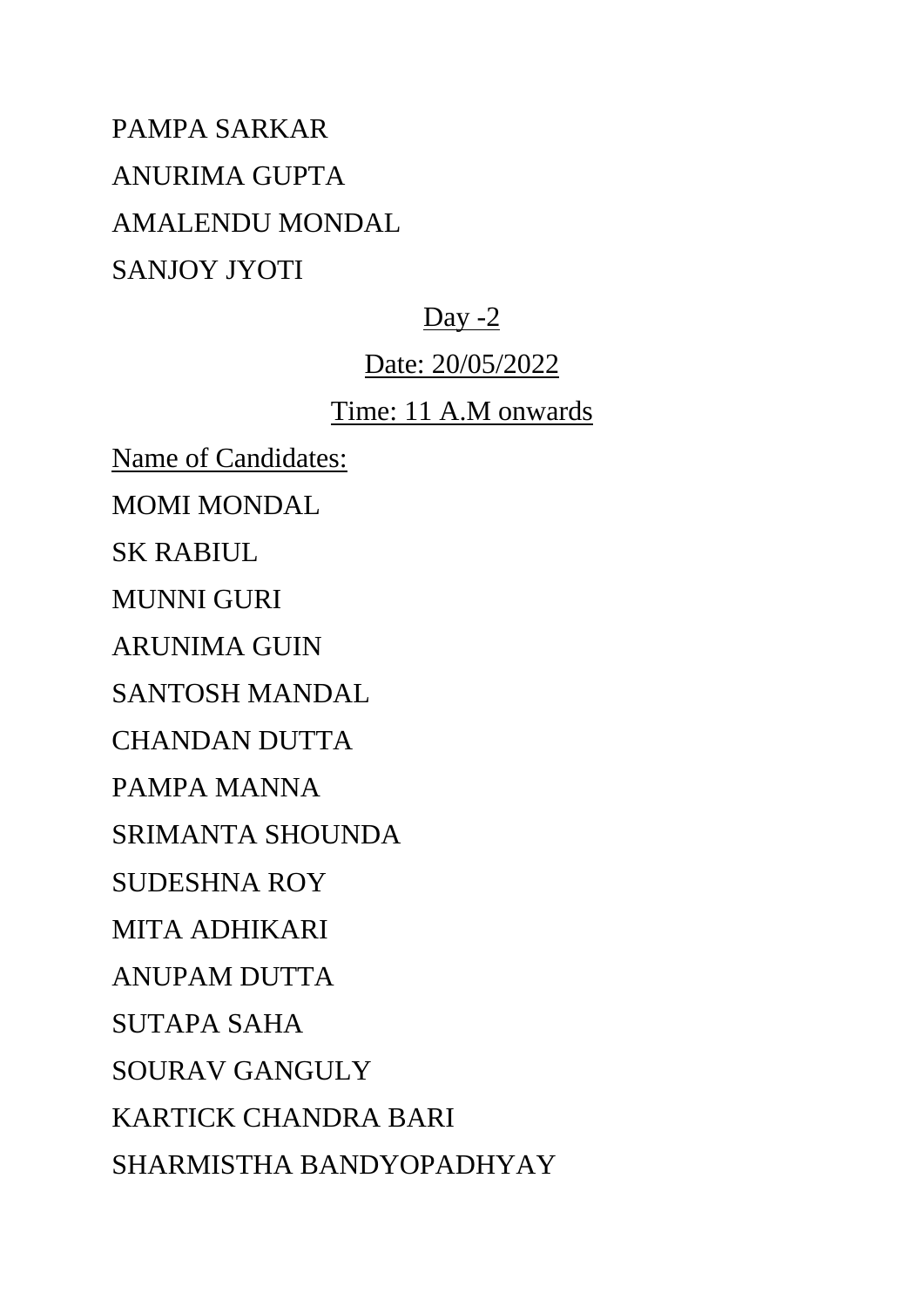SIRIJA KHATUN SANJOY GIRI DAS SARASWATI ADHIKARY ACHINTYA KUNDU AVIJIT MONDAL SWAPAN BISWAS SOMALI BANIK MANISHA MONDAL MURARI MONDAL MOUMITA MANNA SANGITA MONDAL KRISHNA KARMAKAR SANJAY ROY TANMOY SARKAR PUJA KUNDU SHREYAN BANERJEE KALYANMOY HAZRA MADHUMITA PAN SOURAV MANDAL SUPRIYA DAS SHATABDI CHATTERJEE SANGEETA MANDAL MILAN DATTA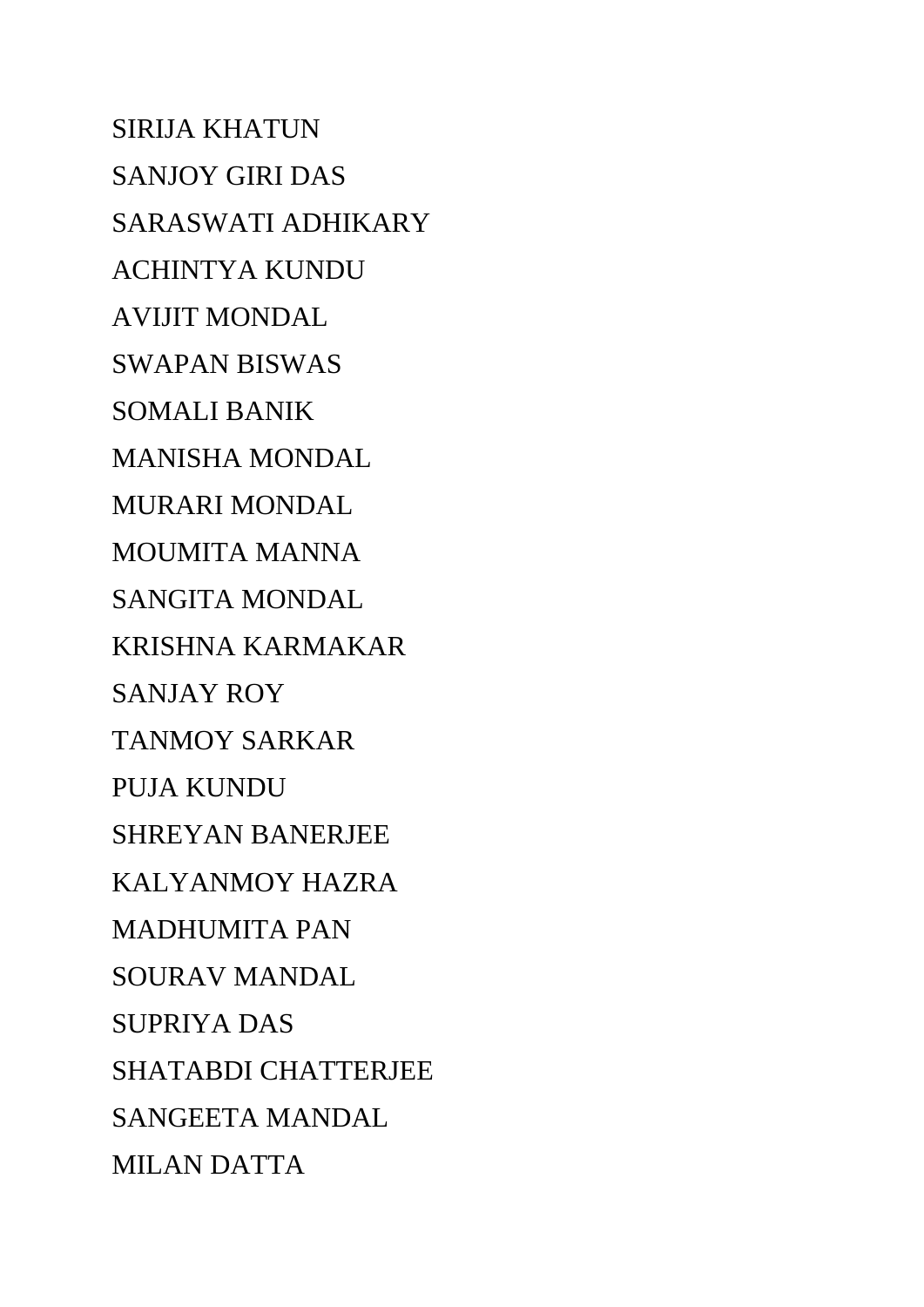SUSHIL HANSDA CHANDRAREKHA MAHATA SUJAN MANDAL HEMANTA SARDAR AMRITA SINGH ORAON

### Day -3

Date: 31/05/2022

#### Time: 11 A.M onwards

Name of Candidates: DEBU DUTTA SUBHRA ADHIKARI SHIS MOHAMMED MANOJ KUMAR BISWAS CHANDAN MANDAL PAYEL KHATUN SUBHOJIT PAL HENA SHARMA DEBOLINA CHAKRABORTY SOUMITRA SARDAR ANJAN KUMAR BISWAS RAJKUMAR MONDAL SHIMUL BHATTACHARJEE SRABANI PAL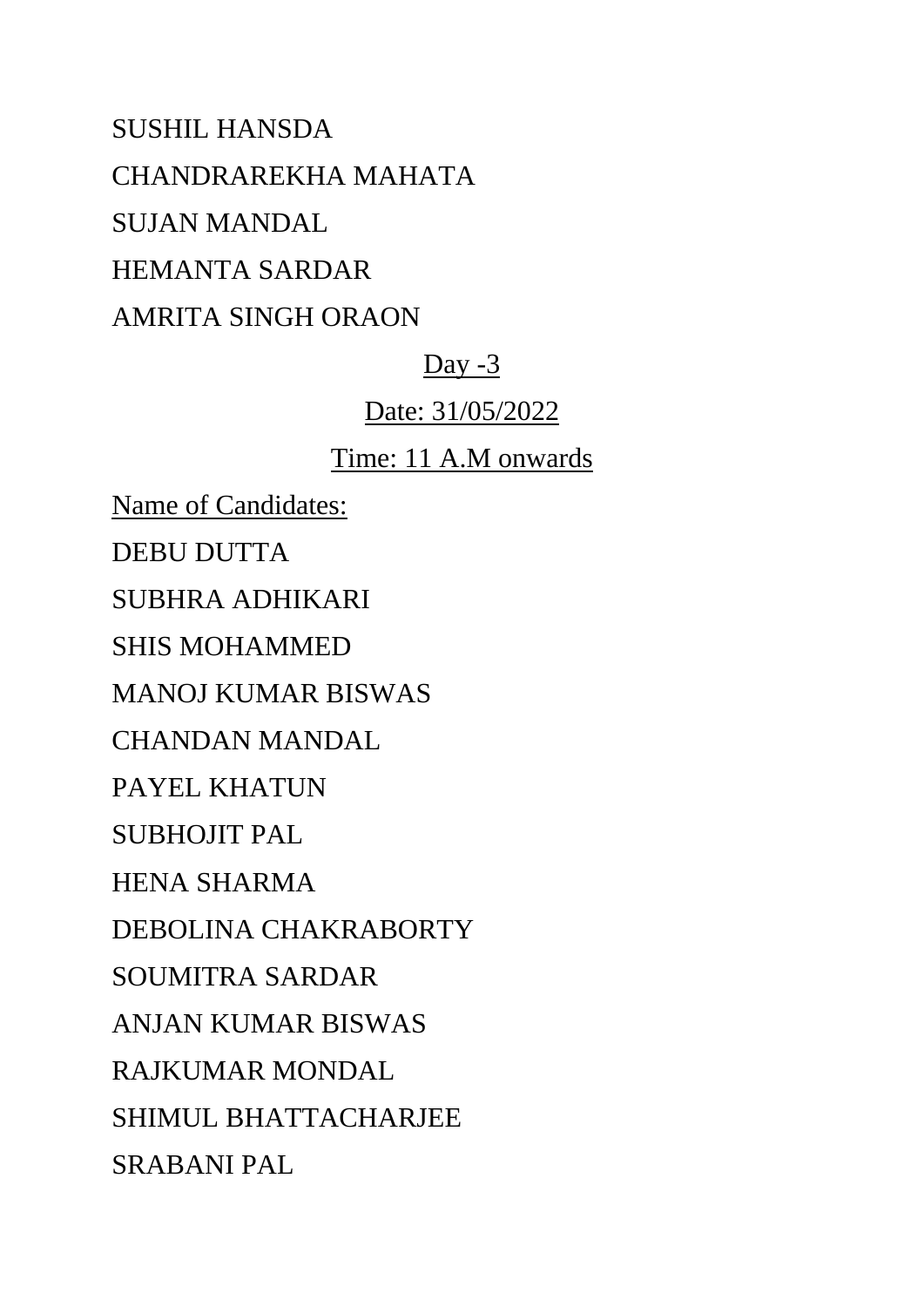RUPJIT BOSE RAKESH MANDAL FALGUNI MONDAL SHRABANI DAS DHANANJOY ASHMODAK MOUMITA KATHU KAKALI BARMAN MOHINI NARJINARY ASIT KUMAR SANTRA SOURAV CHAKRABORTY TUMPA KHATUN CHHOTTU GOSWAMI RATAN BARMAN AVIJIT MONDAL SUSHAMA GHOSH SANCHITA SANTRA RAM KRISHNA MAITRA PIYALI BERA MOUMITA MAJUMDER ARPITA PRAMANIK ANANDITA PAUL CHAITALI GHOSH PARBATI TUDU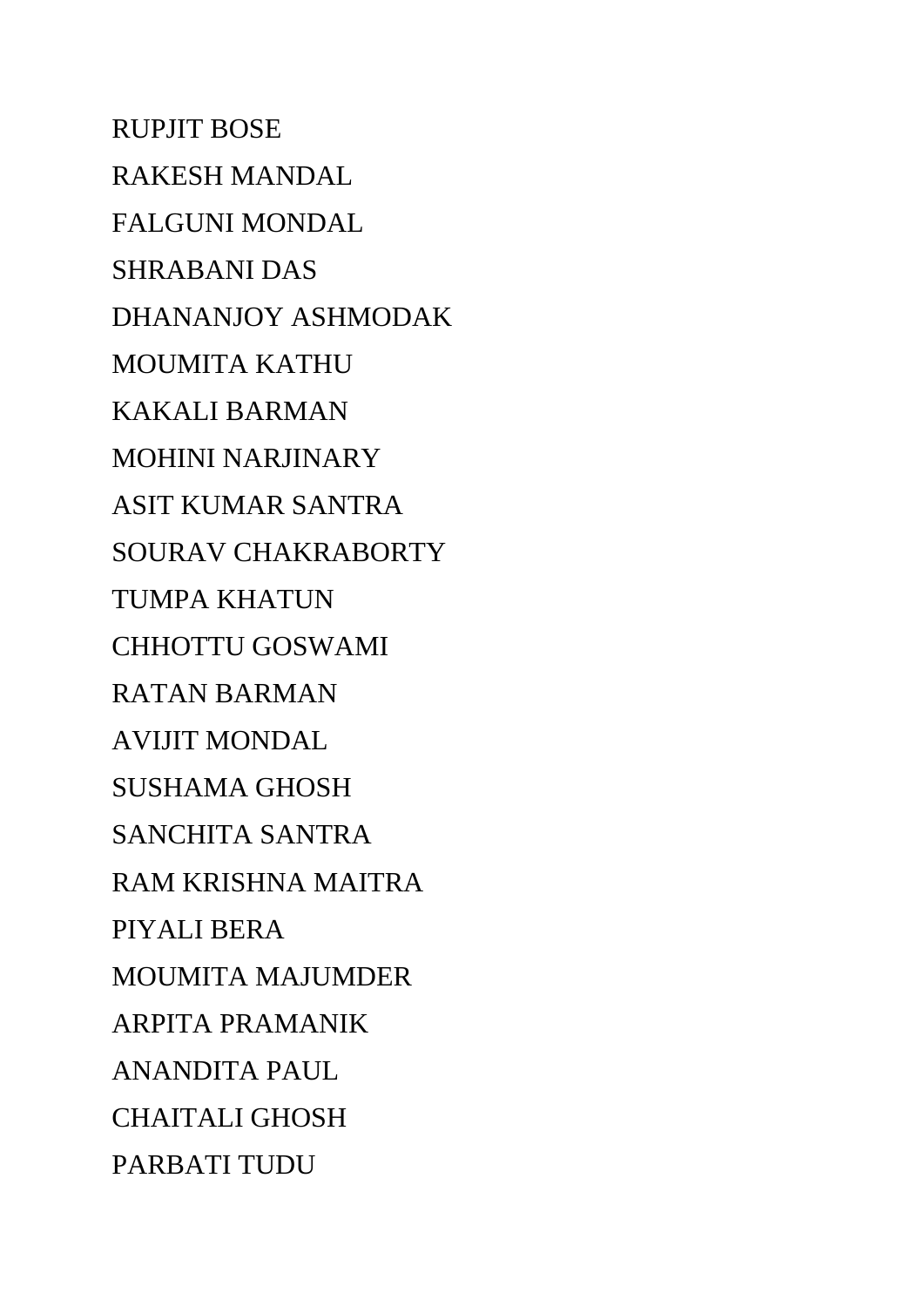SUSMITA SINGH SUPRIYA MONDAL SANTOSH BAGDI JYOTI MALLICK DEBORPITA HAZRA SUKHEN POREL

Day -4

Date: 07/06/2022

Time: 11 A.M onwards

Name of Candidates:

DIPAK NANDI

SUBRATA THAKUR

CHANDAN SARDAR

RAM SOU MONDAL

SAGAR SARKAR

SANTANU ROY

SUJAY NASKAR

MANIK MAITY

PRASENJIT BARMAN

SRIPARNA DUTTA

NILAY MONDAL

SABANA KHATUN

BUDDHADEB SINGHA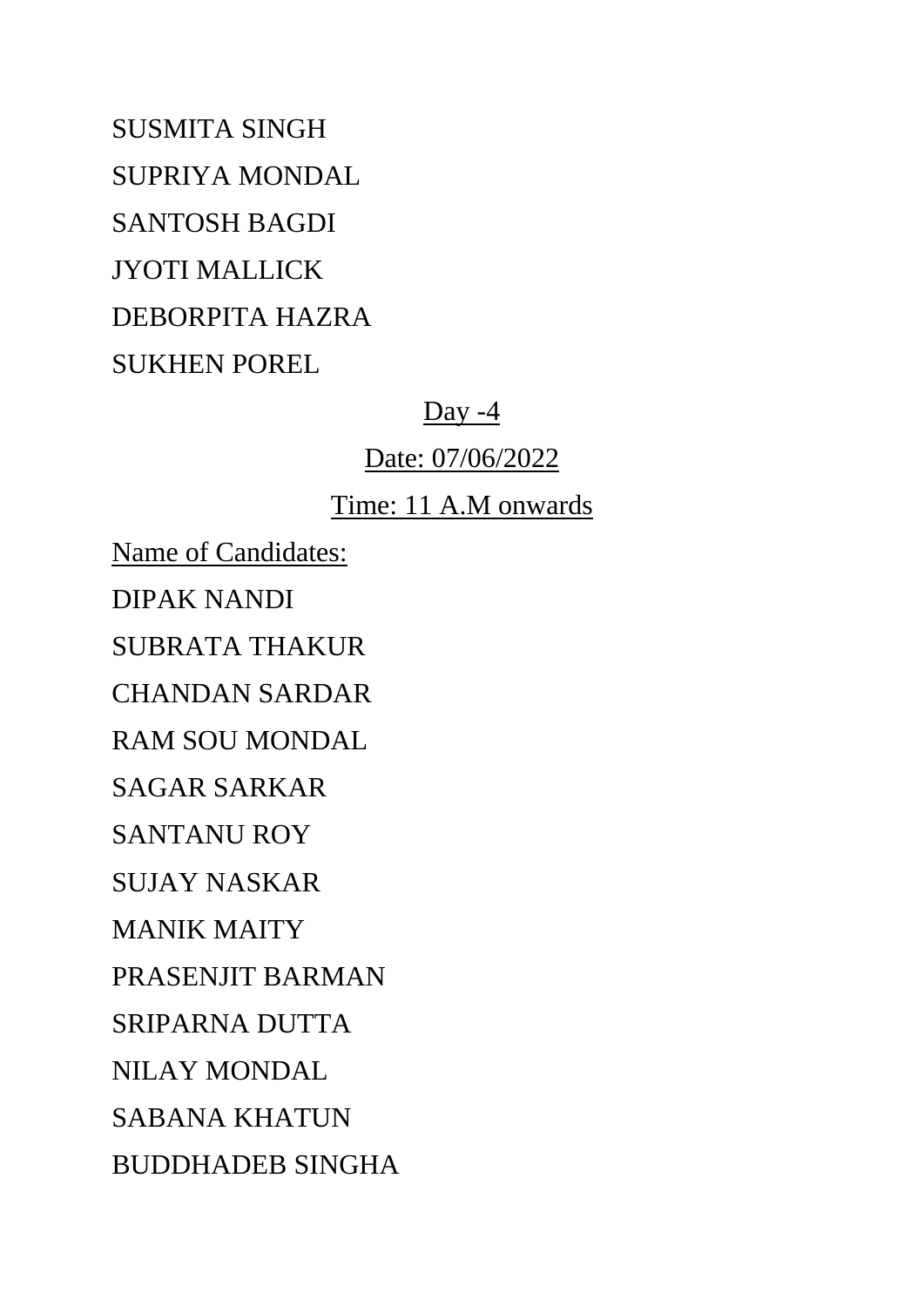BISWAJIT BHATTACHARYA SATYAJIT MAHALI BISWAJIT. CHAKRABORTY JOSIMUDDIN SEIKH BIDYUT GHOSH AKSHAY RAJWAR SK KHAIRUL PRANAB PAUL DEBOPRIYA SARKAR RAMA ROY ANANYA PRADHAN SUNANDA GHOSH SHYAMSUNDAR KUMBHAKAR DIPALI BAHADUR MADHUMITA GHOSH KOUSHIK PRAMANIK ANANYA ROY TANU DAS SONALI KHATUN HEMLATA BISWAS SUSMITA KHAN SOUGATA MANDAL HAIMANTI BAYEN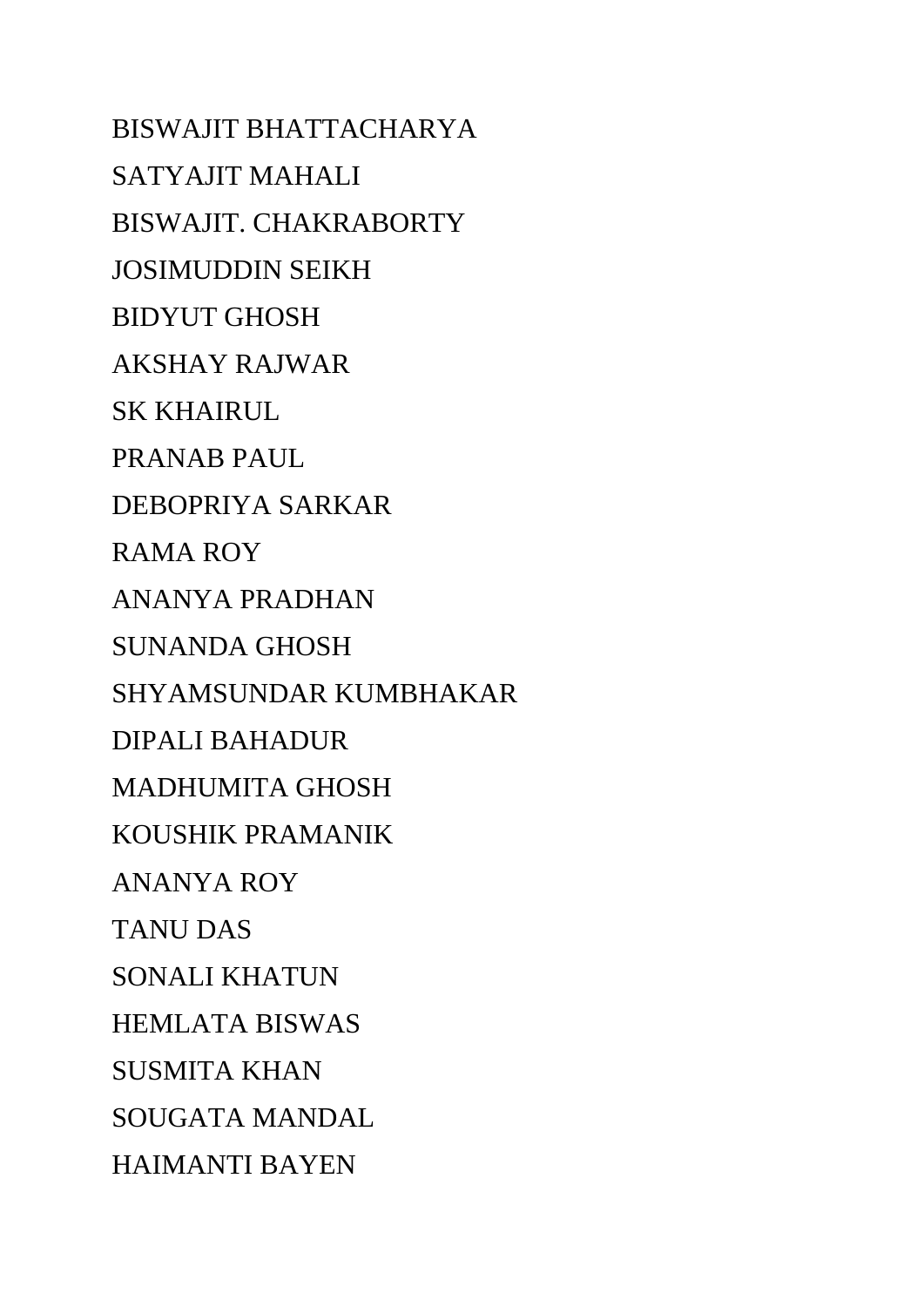MEHERUNNESA KHATUN PIYALI DAS MINTU MONDAL TAPATI GAYEN SUPRIYA BAIDYA MINTU KUMAR JANA SUSANTA MONDAL

### Day  $-5$

### Date: 08/06/2022

## Time: 11 A.M onwards

Name of Candidates:

REKHA SHIT

MANIK RUIDAS

SUSHANTA ROY

PRIYANKA DAS

ASHOKA RUIDAS

ABU NURAIN

ALOK SEN

SANTI DAS

RAJESH SANTRA

FARIDA MOLLA

JANNATUL HASINA

GOLAM MAINUDDIN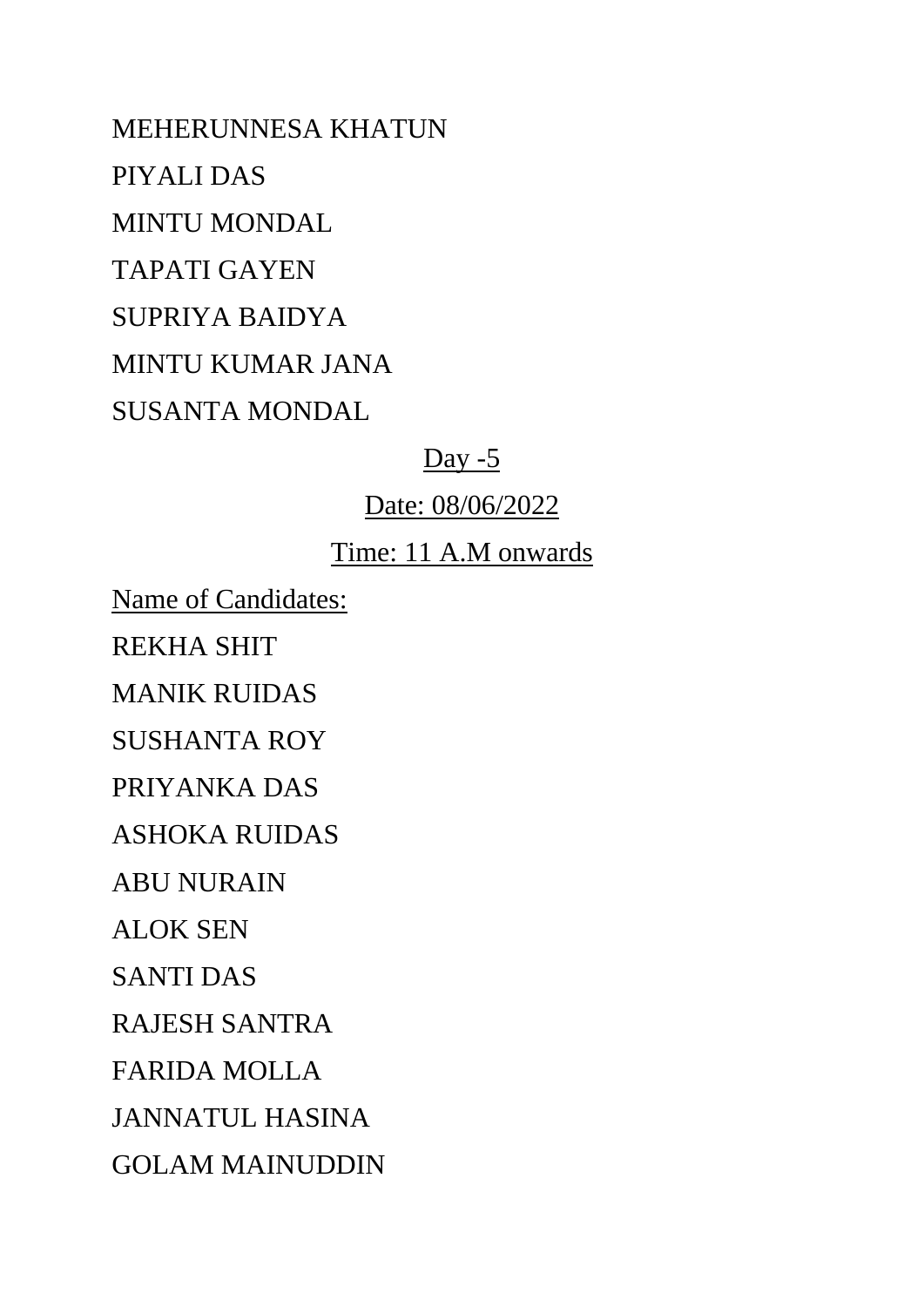SHUBHAJIT MONDAL KALYAN MANDAL BAPPA KARAN RIA ACHARYA SAMED SEIKH CHANDI DAS SUCHETA MONDAL SUJAN SARKAR MOUMITA PRAMANICK PRASENJIT DAS RAKESH DAS SINTHIA CHOWDHURY BIJAN HALDAR CHANCHAL MONDAL SUMAN PAUL BISWAJIT SING SUNANDA DAS JADAB SEN UDAY KARMAKAR SULEKHA RAUL MANDAL PRARTHANA PRAMANIK PRARTHANA PRAMANIK SOURAV DEY